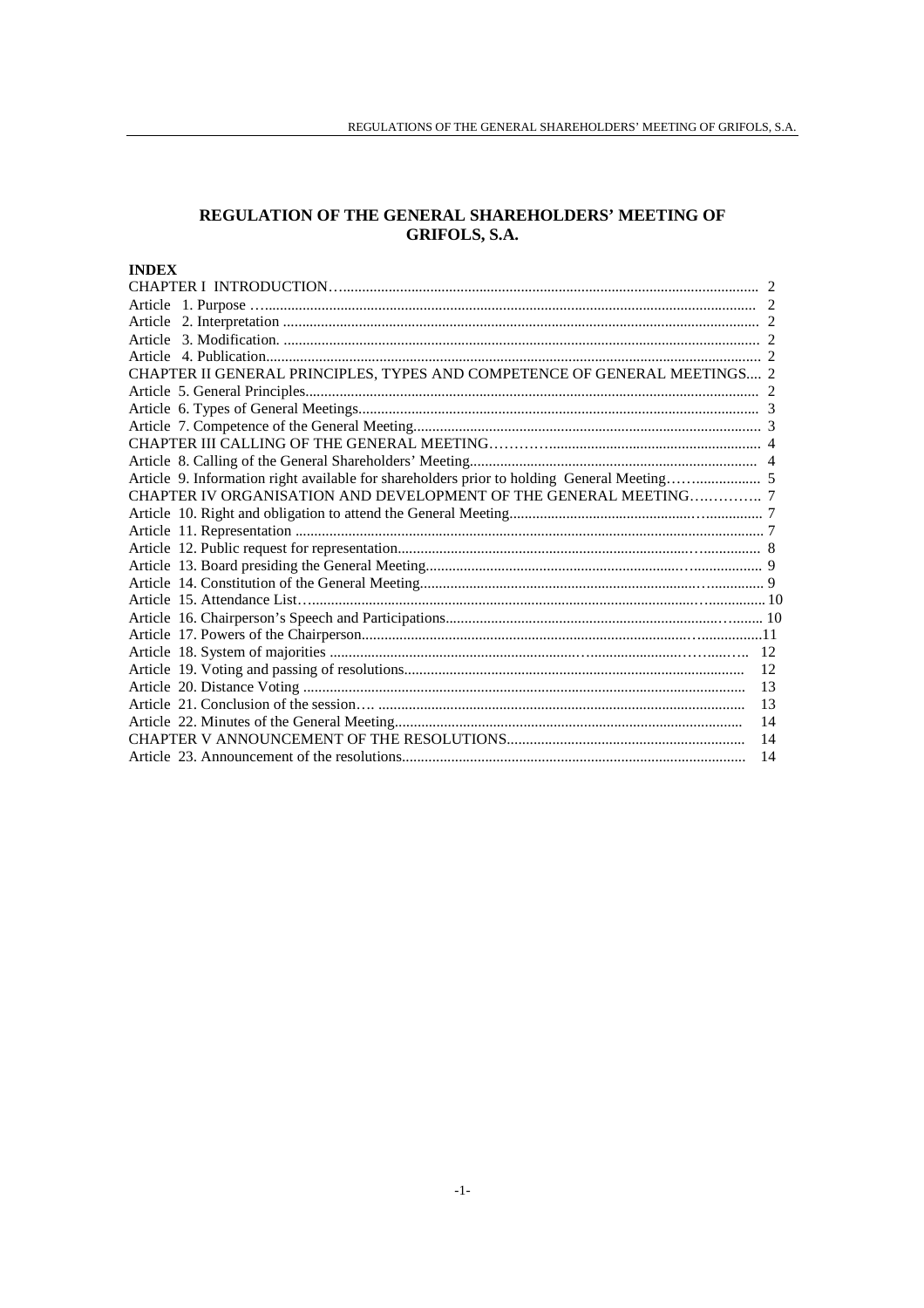# **REGULATIONS OF THE GENERAL SHAREHOLDERS' MEETING OF GRIFOLS, S.A.**

# **CHAPTER I INTRODUCTION**

#### **Article 1. Purpose**

The purpose of these Regulations is to set the rules of organisation and operation of the General Shareholders' Meeting of GRIFOLS, S.A. (the "**Company**") pursuant to the legal requirements and the Articles of Association in force at all times.

### **Article 2. Interpretation**

These Regulations will be interpreted according to the applicable legal and statutory regulations, with the criteria of good corporate governance and fundamentally according to their spirit and purpose.

### **Article 3. Modification**

- **1.** The Board of Directors or the shareholders may propose that these Regulations be modified, with prior request for the calling of a General Shareholders' Meeting, in this latter case, pursuant to the provisions of Article 8 of these Regulations. The proposals of amendment must be accompanied by a report to justify said amendment.
- **2.** Notwithstanding the foregoing, all shareholders may be able to submit proposals of amendment to the Regulations which, once evaluated, may be drafted by the Board of Directors, if it deems them pertinent.
- **3.** The text of the proposal and the justifying authors' report will be made available to the shareholders together with the calling of the General Shareholders' Meeting that will consider said proposal.
- **4.** The amendment of the Regulations shall require for its validity a resolution passed by a simple majority.

### **Article 4. Publication**

The Board of Directors will adopt the relevant measures to ensure that these Regulations are made available to the shareholders and the investors, especially, through its notification to the National Securities Market Commission (*Comisión Nacional del Mercado de Valores*) and its later registration with the Commercial Registry and publication on the Company's web page.

# **CHAPTER II GENERAL PRINCIPLES, TYPES AND COMPETENCE OF GENERAL MEETINGS**

### **Article 5. General Principles**

**1.** The General Shareholders' Meeting is the supreme decision making body of the Company regarding the matters of its competence.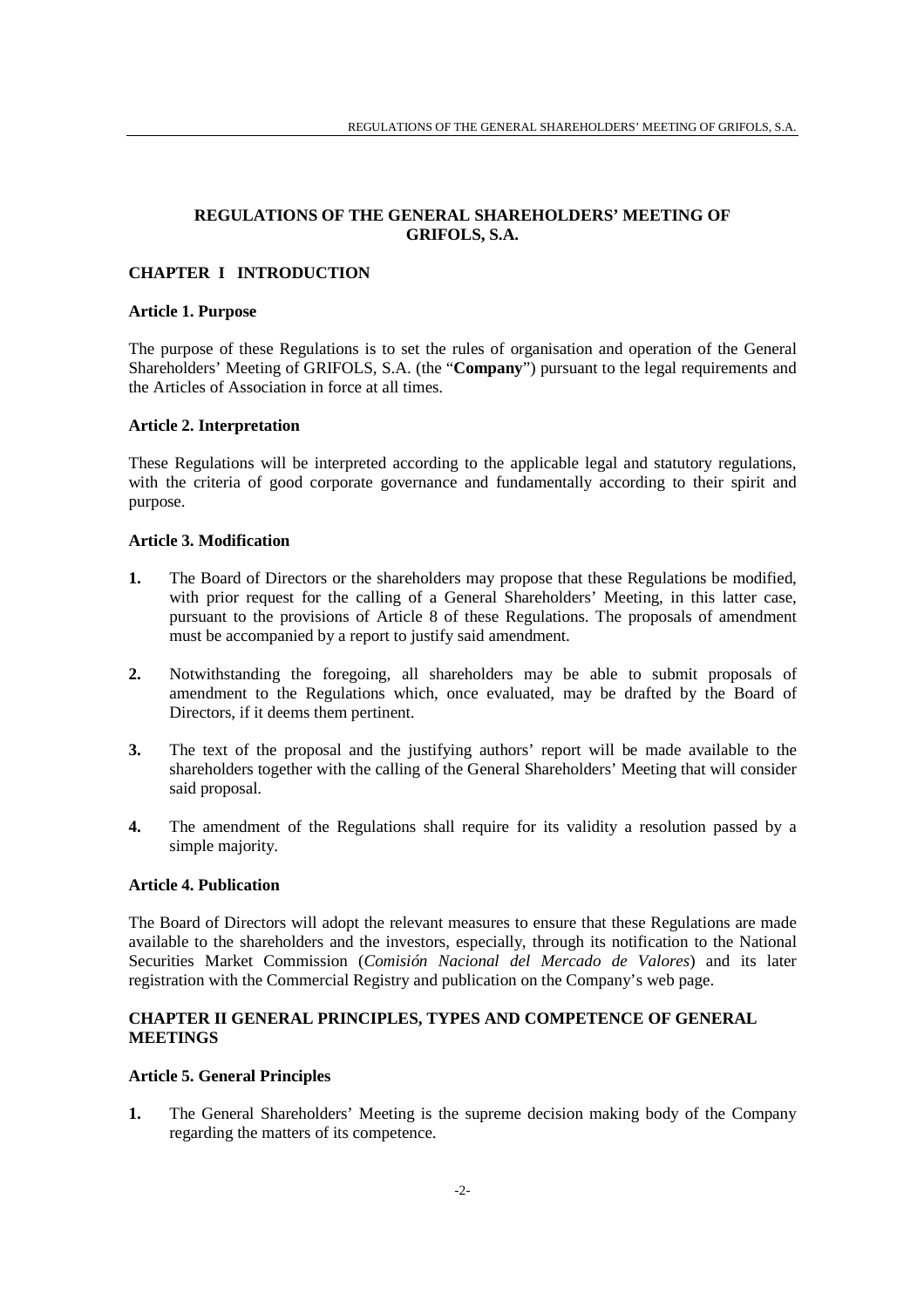**2.** The General Meeting, duly called and summoned, represents all shareholders, and their resolutions, passed pursuant to the provisions of the Law, the Articles of Association and these Regulations, shall bind all shareholders, including the dissenting shareholders and those who did not attend the meeting.

### **Article 6. Types of General Meetings**

- **1.** The General Shareholders' Meeting may be ordinary or extraordinary.
- **2.** The Ordinary General Shareholders' Meeting, previously called for that purpose, must necessarily meet within the first six (6) months of each fiscal year, in order to approve, if applicable, the corporate management, the annual accounts of the previous fiscal year and to resolve on the allocation of the results.
- **3.** All General Meetings not foreseen in the preceding paragraph shall be considered Extraordinary General Meetings.

#### **Article 7. Competence of the General Meeting**

- **1.** The General Shareholders' Meeting, duly called and summoned, shall decide on all matters relating to its competence, in accordance with the Law and the Articles of Association.
- **2.** In particular, the General Shareholders' Meeting shall be in charge of passing the following resolutions:
	- (a) the approval, as the case may be, of the corporate management and of the annual accounts and the allocation of the results;
	- (b) the appointment and dismissal of the members of the Board of Directors;
	- (c) the appointment and removal, in accordance with the legal requirements, of the Auditors;
	- (d) the amendment of the Articles of Association;
	- (e) the increase and reduction of the share capital, with suppression, if applicable, of the preferential subscription right; the delegation to the Board of Directors, within the terms foreseen by law, of the authority to set the date or dates for the execution of the agreed capital increase; the authorisation to the Board of Directors to increase the capital pursuant to the provisions contained in article 297.1.b of the Companies Act (*Ley de Sociedades de Capital*);
	- (f) the transformation, merger, split-off and dissolution of the Company, as well as those transactions with an effect equal to the liquidation of the Company;
	- (g) the establishment, pursuant to any legal requirements, of the remuneration policy of the Board of Directors, which shall be adjusted, where applicable, to the laid down statutory remuneration system, and the application, as the case may be, of board members and company officers payment systems, through the distribution of shares, of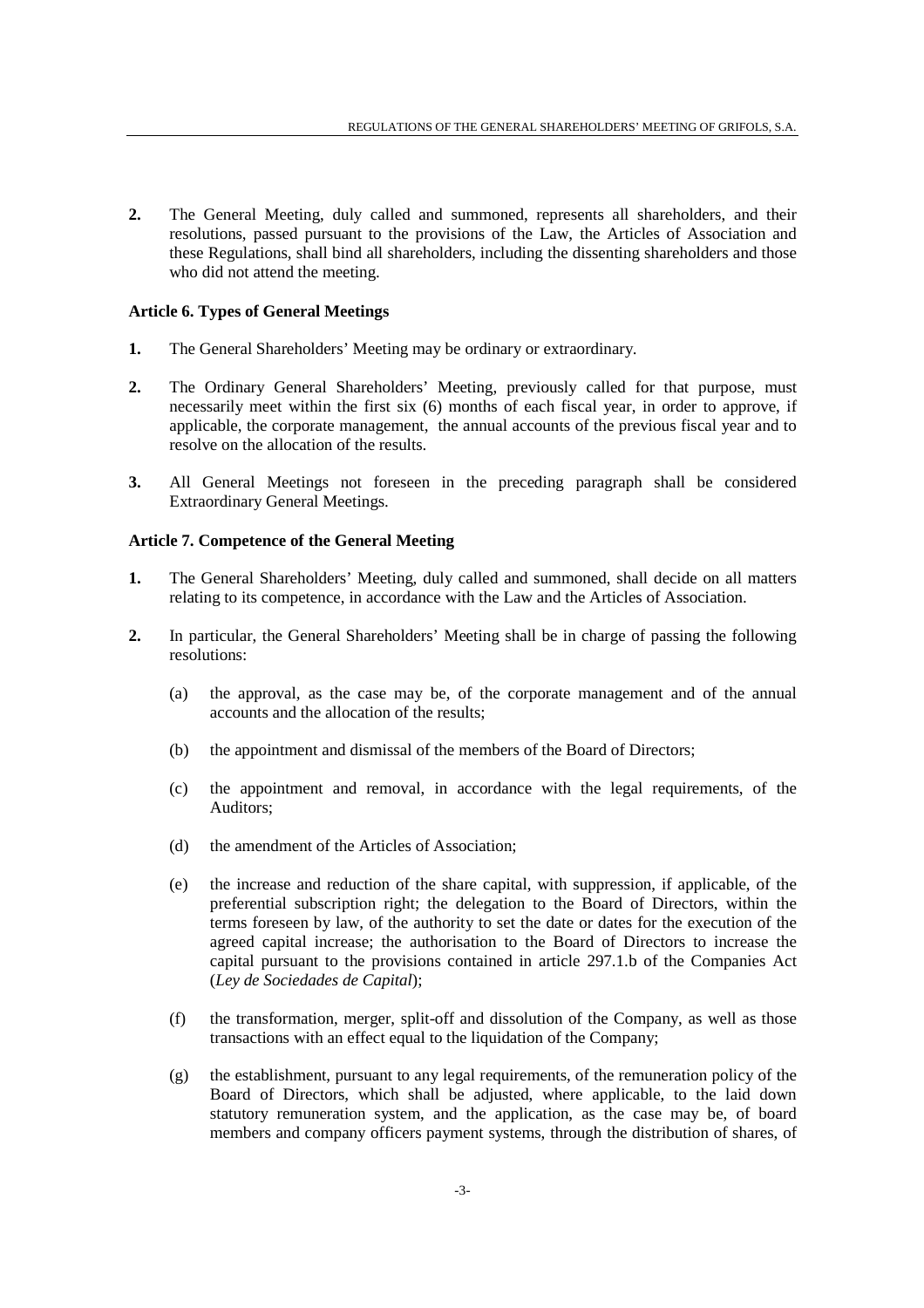option rights over the shares, or of incentives related to the value of the Company shares;

- (h) the authorisation for the derivative acquisition of own shares;
- (i) the exercise of the Company's action for liability, according to requirements established by Law;
- (j) the approval and amendment of the Regulations of the General Shareholders' Meeting;
- (k) the creation of a corporate web page;
- (l) the acquisition, transfer or contribution of essential assets to another company;
- (m) the transfer to controlled entities of essential activities developed until that point by the Company, although the Company retains full control of said entities; and
- (n) any other matter attributed to it by law of by the Articles of Association.

#### **CHAPTER III CALLING OF THE GENERAL MEETING**

#### **Article 8. Calling of the General Shareholders' Meeting**

- **1.** The Board of Directors of the Company must call the General Shareholders' Meeting, both ordinary or extraordinary, following the requirements foreseen in the Law and in the Articles of Association, by means of a notice published in, at least, one of the following media:
	- a) The Official Gazette of the Commercial Registry or one of the major newspapers in circulation in Spain.
	- b) The web page of the Spanish Securities Exchange Commission.
	- c) The Company's web page.

The calling of the General Shareholders' Meeting must be published at least one (1) month in advance from the date set for the meeting. This does not contravene any events in which the Law foresees different terms for the calling of the meeting.

Notwithstanding the foregoing, the Extraordinary General Meetings may be called with a minimum prior notice of fifteen (15) days, provided always that the Company offers its shareholders the actual possibility of voting by electronic means. This reduction in the term to call a meeting will require an express resolution of the Ordinary General Shareholders' Meeting, passed by, at least, two thirds (2/3) of the subscribed share capital with voting rights; the validity of the resolution must not exceed the date on which the next meetings is to be held.

 The notice of the calling shall state, in addition to the statements required by article 517 of the Companies Act, the name of the company, the date, and time of the General Shareholders'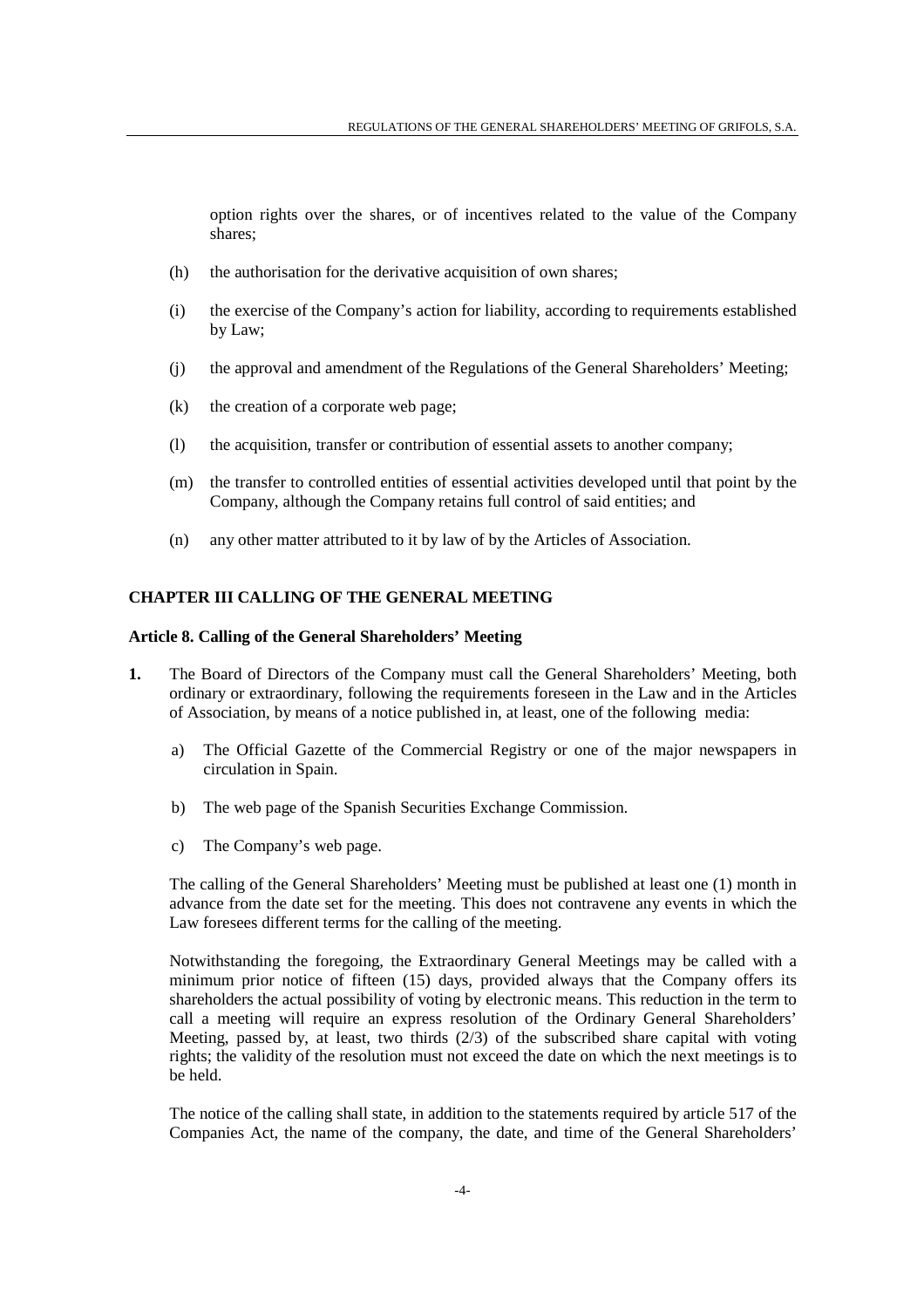Meeting, the agenda with all the matters to be discussed therein, as well as the position held by the person or persons issuing the notice and it may also state the date in which, if applicable, the meeting shall be held on second call. Between the first and second call a period of, at least, twenty-four (24) hours must elapse.

**2.** Shareholders representing, at least, three per cent (3%) of the share capital may request that a supplement to the notice of the Ordinary General Shareholders' Meeting be published, including one or more items in the agenda and filing justified proposals covering matters already included or that should be included in the agenda, as long as these new items are accompanied by a justification or, if applicable, by a justified resolution proposal . This right may be exercised by means of certified notification, which must be received at the registered office within five (5) days following the date of publication of the notice.

 The supplement to the notice of the meeting must be published at least fifteen (15) days prior to the date set for the General Meeting.

- **3.** The General Shareholders' Meeting shall be called:
	- (a) If ordinary, within the first six (6) months of each fiscal year;
	- (b) If extraordinary, whenever the Board of Directors deems it to be convenient;
	- (c) In any case, when requested, via Notary Public document, by one or several shareholders representing at least three per cent (3%) of the share capital, stating in said request the items to be discussed at the General Meeting. In such a case, the Meeting shall be called to be held within two (2) months following the date on which the Board of Directors was notarially required to call it.

If the General Meeting has not been called within the legally established term, it can be called, upon request of any shareholder, in case of ordinary General Meeting, or upon the request of the shareholders referred to in the section (c) above, by the Judge of the Commercial Court of the jurisdiction in which the Company's registered office is located.

### **Article 9. Information right available for shareholders prior to the holding of the General Meeting**

# **1. Information on the Company's corporate web page**

As of the date of publication of the notice of calling of the General Meeting, shareholders shall have the right to obtain information on the Company's web page concerning:

- (a) the full text of the calling of the meeting;
- (b) the total number of shares and voting right as at the date of the calling;
- (c) the documents that must be presented at the Meeting and, in particular, the reports of the directors, auditors and independent experts;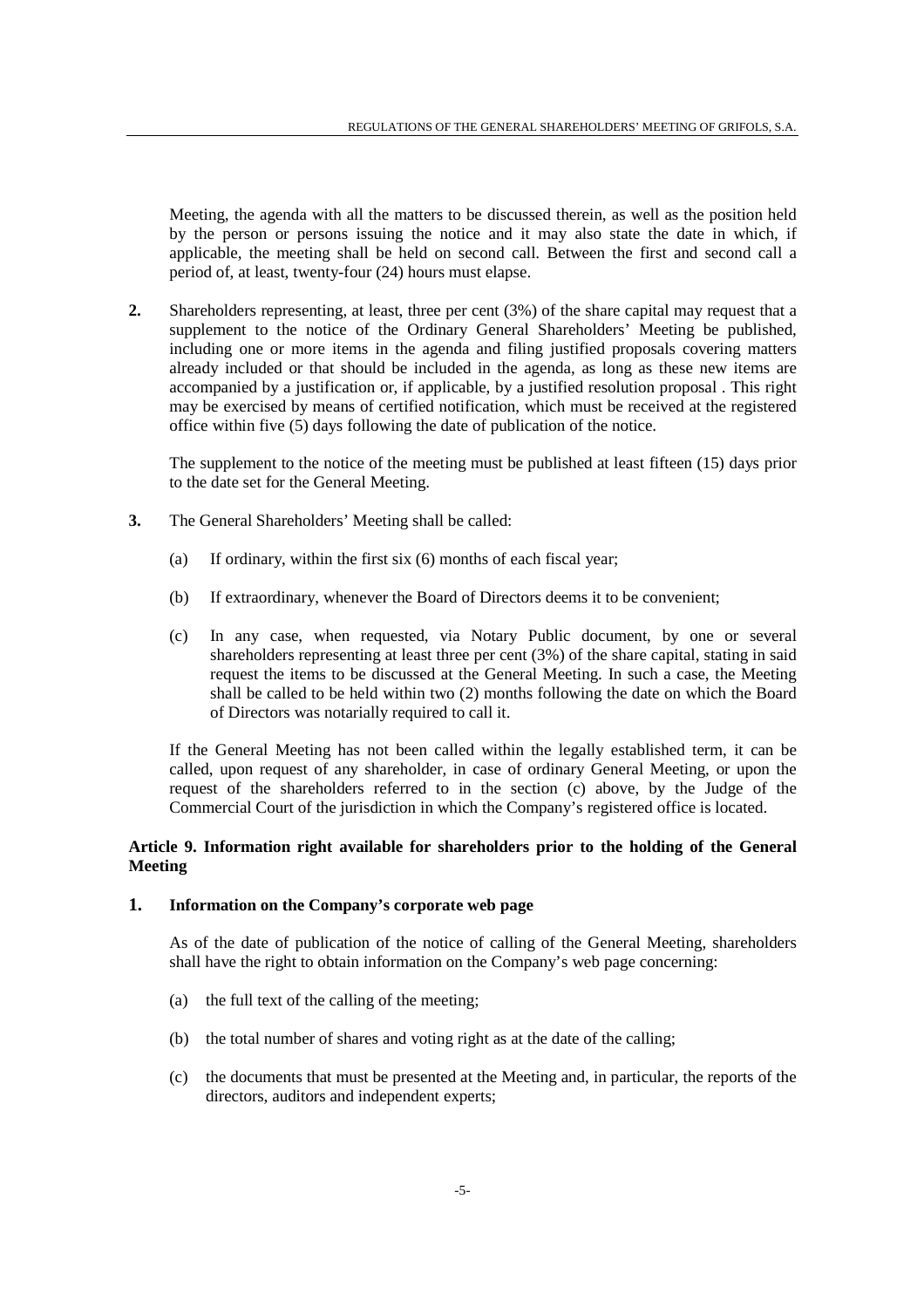- (d) the complete text of the proposed resolutions formulated by the Board of Directors concerning each and every item in the agenda for the Meeting or, in relation to those items for information purposes only, a report from the competent bodies, commenting each one of said items. The proposed resolutions submitted by the shareholders will also be included as they are received;
- (e) in the event of the appointment, ratification or reelection of the members of the Board of Directors, the identity, curriculum and category to which each of them belong, as well as the proposal and reports specified in the Companies Act. If it were a legal person, the information must include that corresponding to the natural person to be appointed to permanently carry out the duties of the position;
- (f) any other documents that must be made available by Law to the shareholders regarding the items in the agenda;
- (g) the forms that will have to be used for distance voting and granting of representation, which in accordance with the provisions contained in the Articles of Association and these Regulations, must be made available to shareholders, except for when the forms are sent directly by the Company to each shareholder. In the event they cannot be published on the web page due to technical reasons, the Company must indicate on such web page how to obtain the paper forms, which it will have to send to all shareholders who request them;
- (h) any other information that the Board of Directors deems appropriate for the full effectiveness of the shareholders' information rights.

The notice published on the Company's corporate web page will be available uninterruptedly until the General Shareholders' meeting is held.

### **2. Request for prior information**

- (a) Up to the fifth day prior to the date foreseen for the General Meeting, the shareholders shall have the right to request from the Board of Directors any information or clarification they may require about the items included in the agenda, or to formulate in writing any questions they may deem pertinent. Likewise, in the event that Company shares were quoted on an official secondary market, the shareholders shall have the right to request, within the same period, any information or clarification or to formulate in writing any questions concerning the information accessible to the general public that has been provided by the Company to the National Securities Market Commission (*Comisión Nacional del Mercado de Valores*) since the last General Meeting was held.
- (b) The Board of Directors shall be obliged to provide the required information in writing up to the day the General Meeting is held, unless that information is unnecessary to protect the rights of the shareholder, or there are objective reasons to believe that it could be used for non-corporate reasons or that its publicity could damage the company or any related companies. Notwithstanding the above, in no case shall the request for information be denied when such request is backed up by shareholders representing at least twenty five per cent (25%) of the share capital.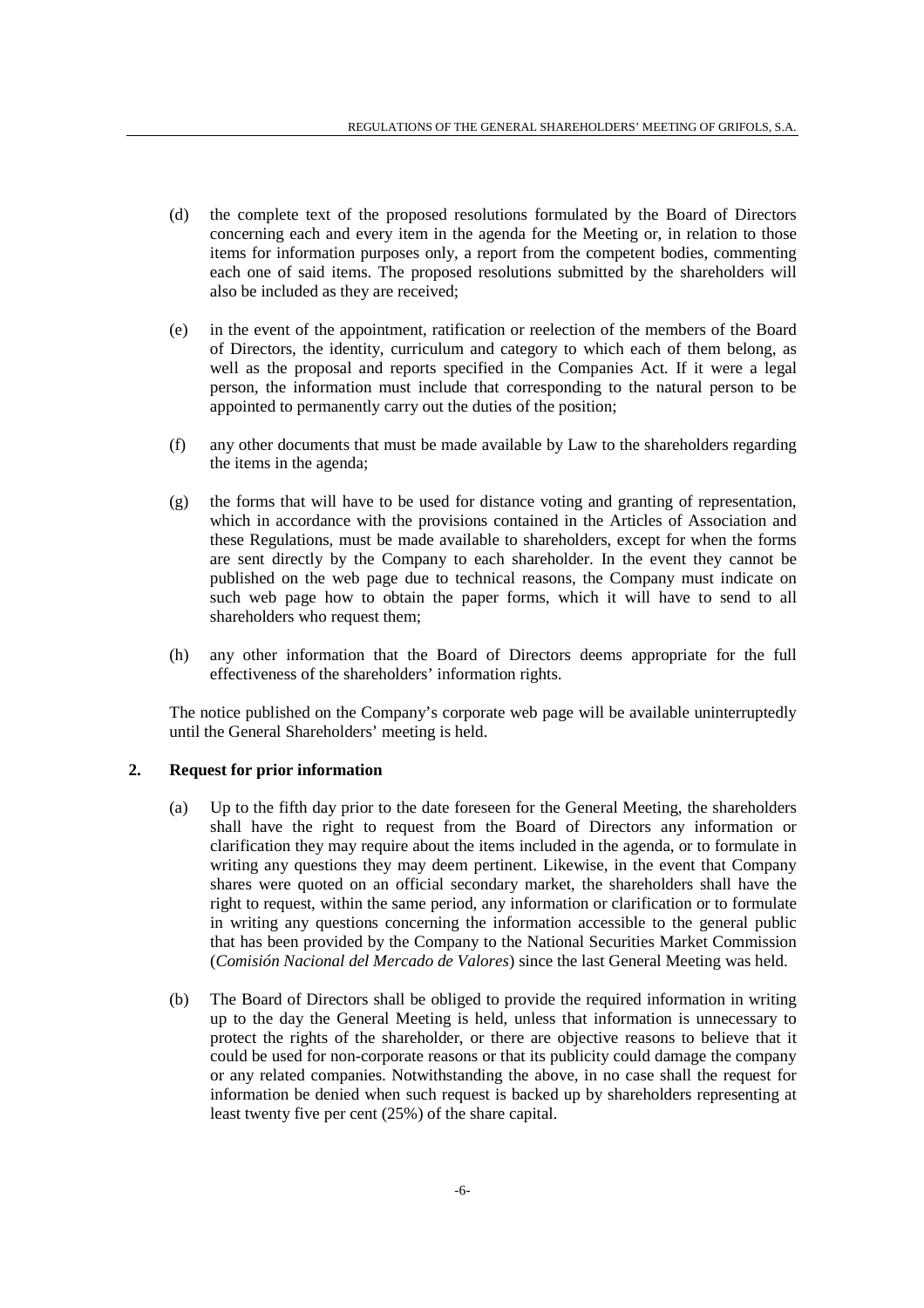- (c) The Company's corporate web page shall include any valid written requests for information, clarifications or questions, as well as the responses provided in writing by the Board of Directors.
- (d) The requests for information referred to in the preceding section (a) shall be made by means of a delivery of the request at the registered office, or by post delivery or any other means of distance electronic communication.

The only distance electronic communication means to be admitted will be those in which the electronic document based on which the request for information is carried out incorporates a recognised electronic signature, pursuant to the provisions of the Electronic Signature Act (*Ley de Firma Electrónica*) or that, without observing the requirements for the recognised electronic signature, such were deemed to be valid by the Board of Directors due to the fulfilment of the adequate guarantees as to the authenticity and identification of the shareholder who is exercising his voting right.

# **CHAPTER IV ORGANISATION AND DEVELOPMENT OF THE GENERAL MEETING**

### **Article 10. Right and obligation to attend the General Meeting**

**1.** All shareholders of the Company shall have the right to attend the General Meeting as long as their shares are registered in the corresponding accounting record for book entries, at least five (5) days in advance to the date on which the General Meeting is to be held.

 To exercise their right to attend, the shareholders must have the relevant attendance card issued for such purpose by any of the entities responsible for the registry of the book entries.

- **2.** The members of the Board of Directors must attend the General Meeting. Likewise, the Board of Directors may authorise the attendance to the Meeting, without voting rights, of directors, area managers, technicians and other individuals deemed of interest to the correct operation of the management issues.
- **3.** The Chairperson of the General Meeting may authorise attendance of any other person it may deem convenient, although the Meeting may revoke said authorisation.

# **Article 11. Representation**

**1.** Any shareholder with the right to attend according to the provisions of the preceding Article 10 may be represented at the meeting by means of another person, even if such person is not a shareholder, complying with any legal requirements and formalities.

In the event the representation is granted to a legal entity, such entity shall appoint an individual as its proxy representative, as established by the Law.

**2.** The representation must be granted on a special basis for each meeting, either in writing or by distance communication systems, as long as the identity of the proxy-holder, the represented shareholder, and the contents of the conferred representation are duly guaranteed. The Company's web page shall include the procedures and requirements concerning the distance granting of representation.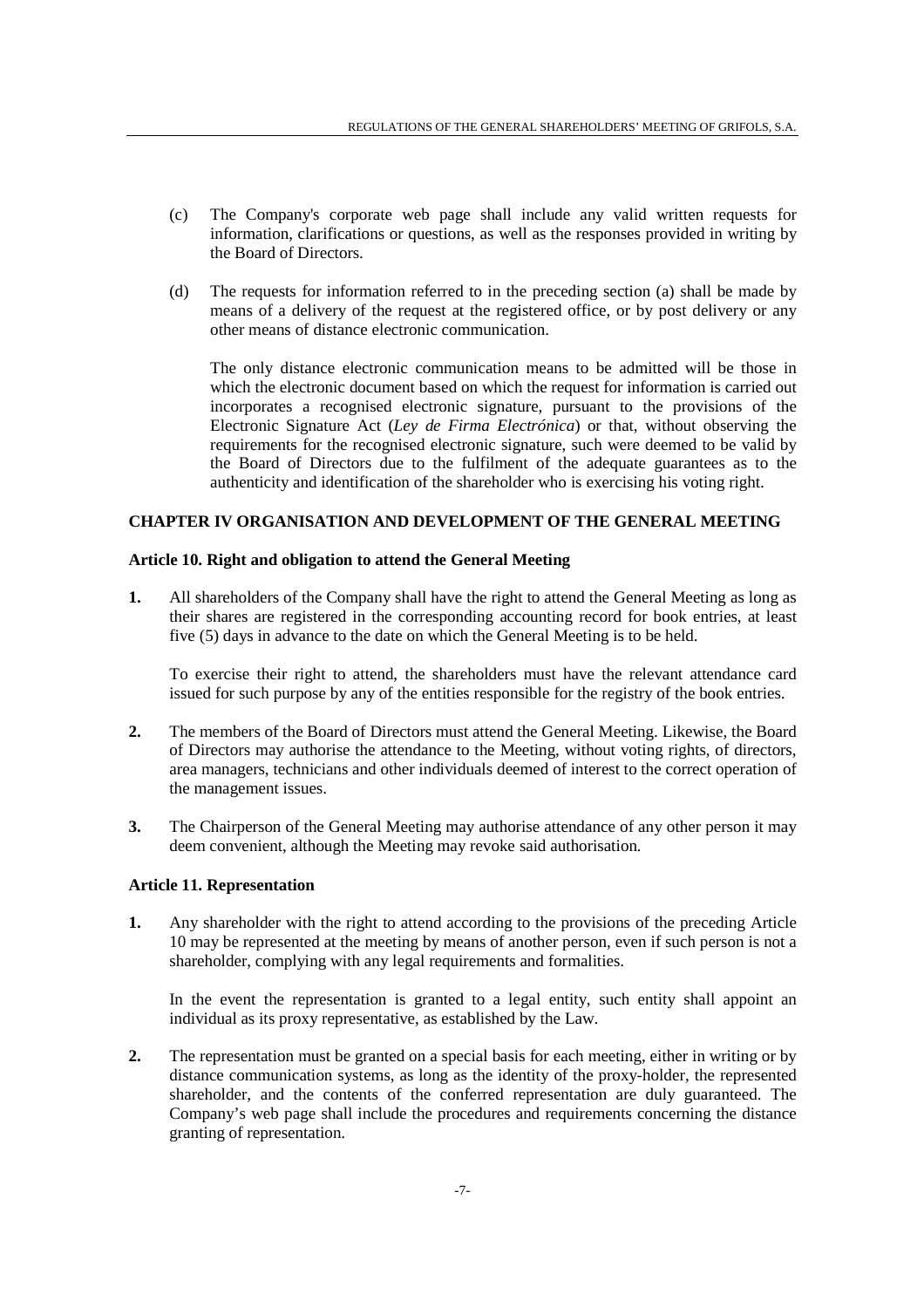- **3.** Those individual shareholders who do not have full capacity to act, as well as corporate shareholders, may be represented by those who exercise, by law, their legal representation, which must be duly proven.
- **4.** The documents setting out the proxies for the Meeting shall include instructions on the direction of the vote. Unless the shareholder granting the representation expressly states otherwise, it shall be understood that the shareholder gives specific voting instructions in favour of the proposed resolutions drawn up by the Board of Directors regarding the matters included in the Agenda.

 The proxy may include any items that, even if not included in the Agenda, may be lawfully resolved at the Shareholders' General Meeting. If no voting instructions exist because the Meeting is going to resolve on matters that, not being in the Agenda and therefore ignored on the date the proxy is granted, could be submitted to a vote during the Meeting, the proxyholder shall have to vote in the direction it considers most appropriate, taking into account the interests of the Company and the represented shareholder. The same will apply as regards any proposals of resolutions submitted to the Meeting that have not been drawn up the by Board of Directors.

- **5.** Unless the represented shareholder expressly states otherwise, if the proxy-holder has a conflict of interest, it shall be understood that the represented shareholder has also appointed, as proxy-holders, jointly and severally, the Chairman of the Board, and if the latter has a conflict of interest, the Secretary of the Board, and if he also has a conflict of interest, the Vice-Secretaries of the Board following the order of the appointments and, lastly, it will be understood that the proxy is granted to the Company's Investors Relation Manager.
- **6.** If the document, which includes the proxy or delegation, is provided to the Company without expressly stating the name of the proxy-holder, it shall be understood that the represented shareholder has appointed, as proxy-holders, jointly and severally, the Chairman of the Board, and if the latter has a conflict of interest, the Secretary of the Board, and if he also has a conflict of interest, the Vice-Secretaries of the Board following the order of the appointments and, lastly, it will be understood that the proxy is granted to the Company's Investors Relation Manager. If all the following proxy-holders have conflicts of interest it shall be understood that the represented shareholder abstains from voting.
- **7.** The representation may always be revoked. Personal attendance of the represented shareholder to the Meeting shall automatically entail the revocation of the representation.

### **Article 11.bis.- Attendance by telematic means**

**1.** When the Board of Directors approves the possibility of attending by telematic means the General Shareholders' Meeting by remote, simultaneous and bidirectional connection with the premises where the General Meeting takes place, and includes this possibility in the notice of the calling of the General Shareholders' Meeting, the shareholders and the proxyholders with the right to attend the General Shareholders' Meeting may do so in a way that they can be correctly identified, may exercise their rights properly during the General Shareholders' Meeting and, in general, in a way that allows for the adequate and normal development of the session.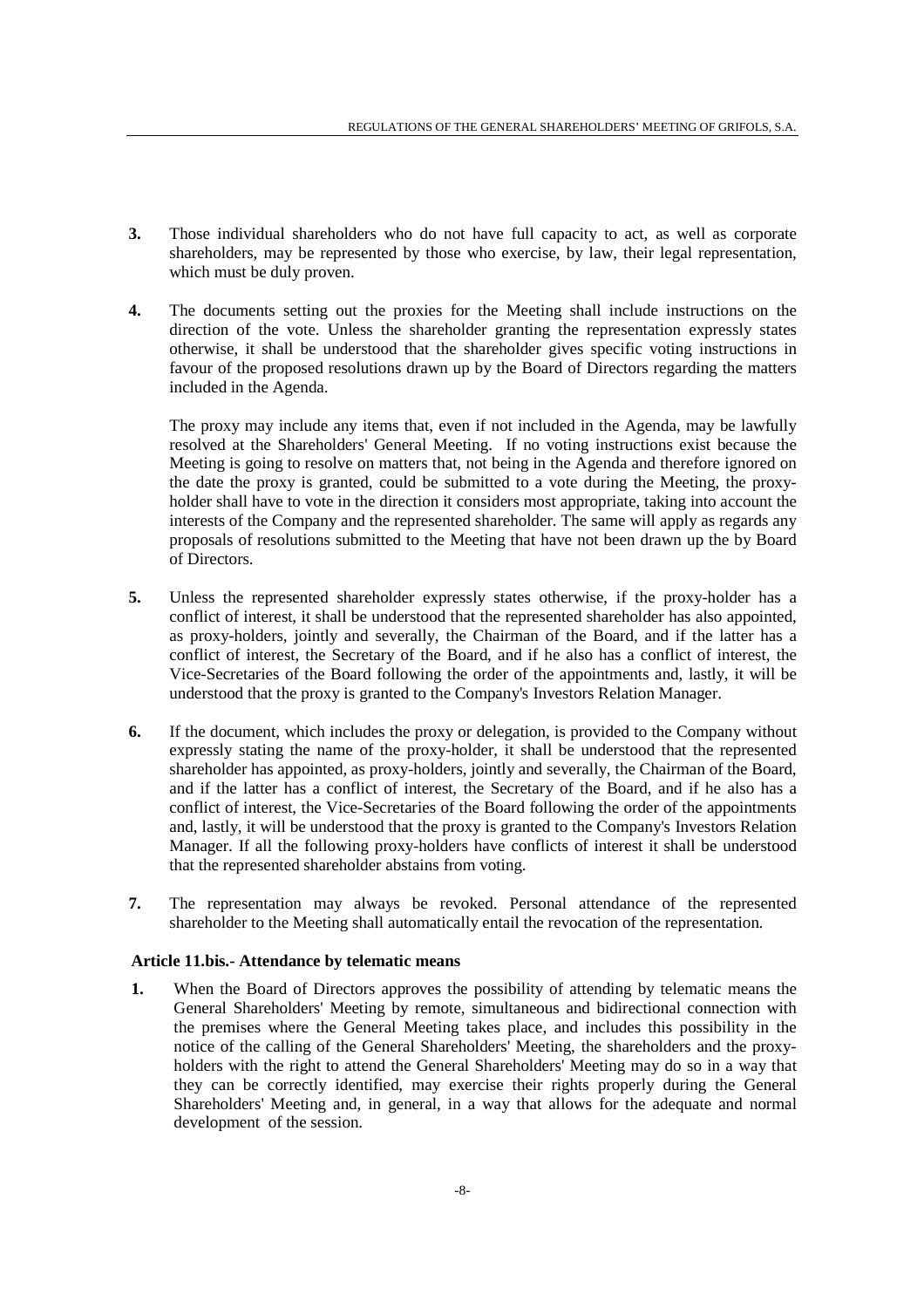- **2.** The Board of Directors will determine, when calling each General Shareholders' Meeting and in view of the appropriate state of the art security, the legal basis that will guarantee and make possible the attendance to the meeting by telematic means, and will evaluate the possibility of organizing the remote attendance to the meeting by telematic means.
- **3.** If the Board of Directors approves the possibility of attending the General Shareholders' Meeting by telematic means, it will specify in the notice of the calling of the meeting, the deadlines, procedures and means in which the shareholders may exercise their rights as set out by the Board of Directors to allow the satisfactory development of the General Meeting, including any instructions that must be followed.
- **4.** The Board of Directors may request from the shareholders or their proxy-holders, additional means of identification if it considers that it is necessary to verify their condition as shareholders or proxy-holders, and to guarantee the authenticity of the attendance by telematic means, as well as to establish and update the means and procedures set forth in this article.
- **5.** The Company will not be liable for any damages to shareholders or proxy-holders caused by the interruption of the remote communication, for technical or security reasons under any circumstances, beyond the Company's control, without prejudice to adopting the measures required in each situation. Said circumstances may not be invoked as an unlawful deprivation of the rights of the shareholders, or as a cause to challenge the resolutions passed at the General Shareholders' Meeting.

### **Article 12. Public request for representation**

- **1.** The public request for representation shall be governed by Article 186 of the Spanish Companies Act (*Ley de Sociedades de Capital*). In the event that the Company is quoted on an official secondary market, such limitations as established in Article 114 of the Securities Market Act (*Ley del Mercado de Valores*) shall be respected regarding the exercise of the voting right of representatives.
- **2.** In any event, the document, in which the power of representation appears, shall contain or have annexed the agenda of the General Meeting, as well as the instructions concerning the exercise of the represented party's right to vote and the indication in which sense the proxyholder shall vote in the case of no direct instructions being imparted.
- **3.** Exceptionally, when circumstances that where not known by the shareholder at the time of sending of the voting instructions arise, the proxy-holder may vote in a contrary sense, if the interests of the represented party might be damaged otherwise. In the event a vote is cast in a contrary sense to the instructions received, the proxy-holder must inform the represented shareholder immediately in writing explaining the reasons for such vote.
- **4.** A public request for representation shall be considered to have taken place when the same proxy-representative is granted representation by more than three (3) shareholders.

### **Article 13. Board presiding the General Meeting**

**1.** The Board table of the General Meeting shall be composed of the members of the attending Board of Directors, and chaired by the Chairperson with the presence of the Company's Secretary.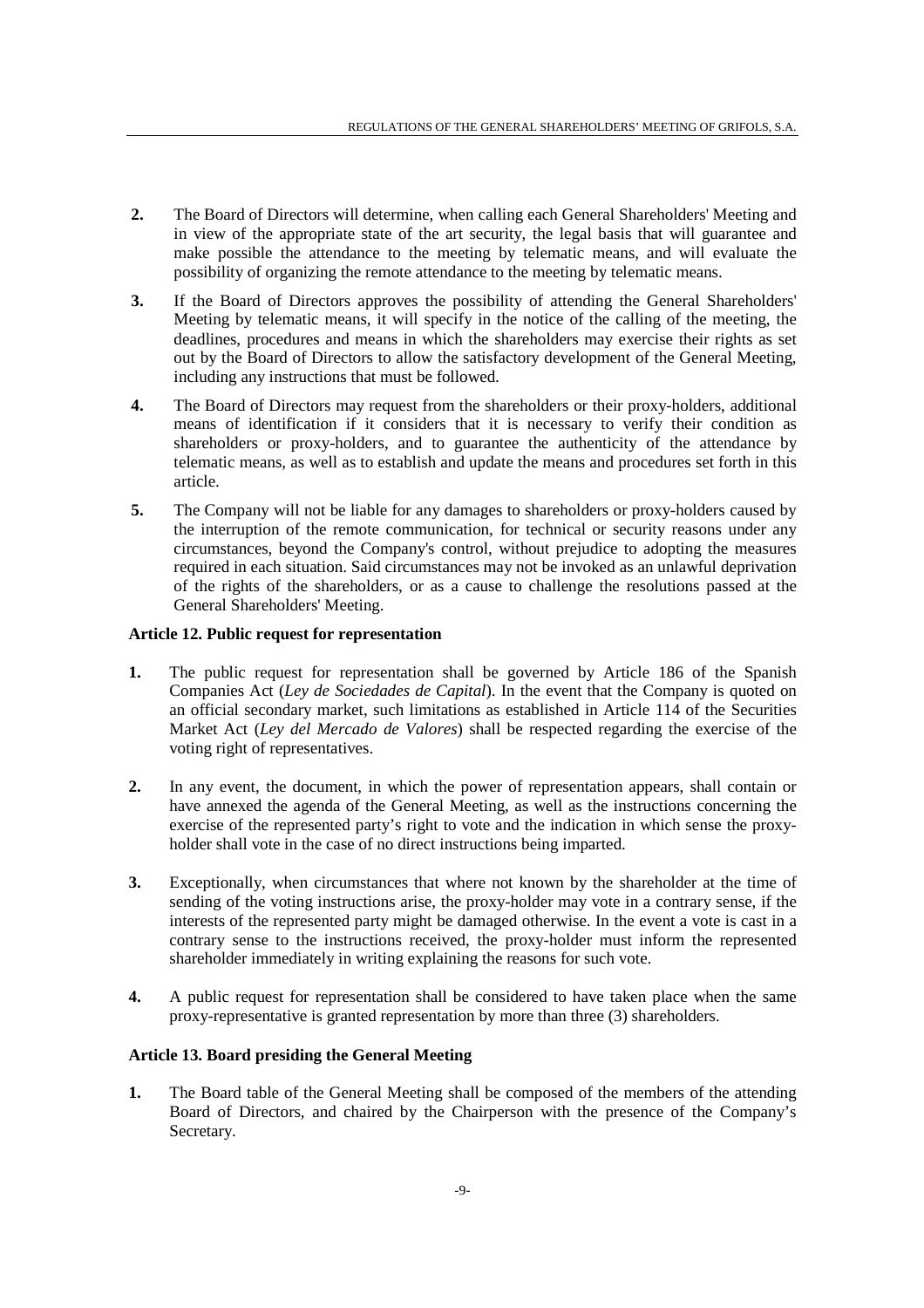- **2.** The General Meeting shall be chaired by the Chairperson of the Board of Directors or by the board member who may substitute him in accordance with the Regulations of the Board of Directors. In their absence, it shall be chaired by the shareholder appointed for such purpose by the other shareholders. In case of a judicial calling, the position of the Chairperson shall be determined by the relevant Judge.
- **3.** The Secretary of the Board of Directors or the Vice Secretary validly substituting him according to the provisions contained in the Regulations of the Board of Directors, shall act as Secretary to the General Meeting. In their absence, the shareholder appointed for such purpose by the other shareholders shall act as Secretary.
- **4.** If, for any reason, the Chairperson and the Secretary are absent from the Meeting, they shall be substituted by the individuals indicated in the preceding sections.

### **Article 14. Constitution of the General Meeting**

The General Shareholders' Meeting shall be considered validly summoned:

- (a) In general, on first call, when the present or represented shareholders hold at least twenty-five per cent (25%) of the subscribed share capital with voting rights. On second call, whatever the capital concurring at the meeting may be.
- (b) In order for the General Meeting to validly approve the issuance of debt securities, the increase or reduction of the share capital, the transformation, the merger or the split-off of the Company and, in general, any amendment of the Articles of Association, the attendance of the shareholders present or represented holding at least fifty per cent (50%) of the subscribed share capital with voting rights will be required on fist call. On a second call, the attendance of twenty five per cent (25%) of said capital shall be sufficient.
- (c) Notwithstanding the preceding section, when the attending shareholders represent less than fifty per cent (50%) of the share capital with voting rights, the above-mentioned resolutions may only be passed with the vote in favour of two thirds (2/3) of the capital present or represented at the General Meeting.

### **Article 15. Attendance List**

- **1.** One (1) hour prior to the commencement of the session foreseen in the notice of calling, the list of attendance shall begin to be drawn up. For such purpose, the Chairperson shall designate the scrutinising shareholders that he deems necessary, who shall assist the Secretary in the drawing up of the Attendance List. If circumstances require so, the Chairperson shall order the setting up of various scrutiny tables.
- **2.** The Attendance List shall express the character or representation of each shareholder, as well as the number of own or represented shares concurring. At the end of the drawing up of the list, the number of shareholders present or represented shall be determined, as well as the amount of capital thereby represented, specifying what proportion of the capital corresponds to shareholders with voting rights.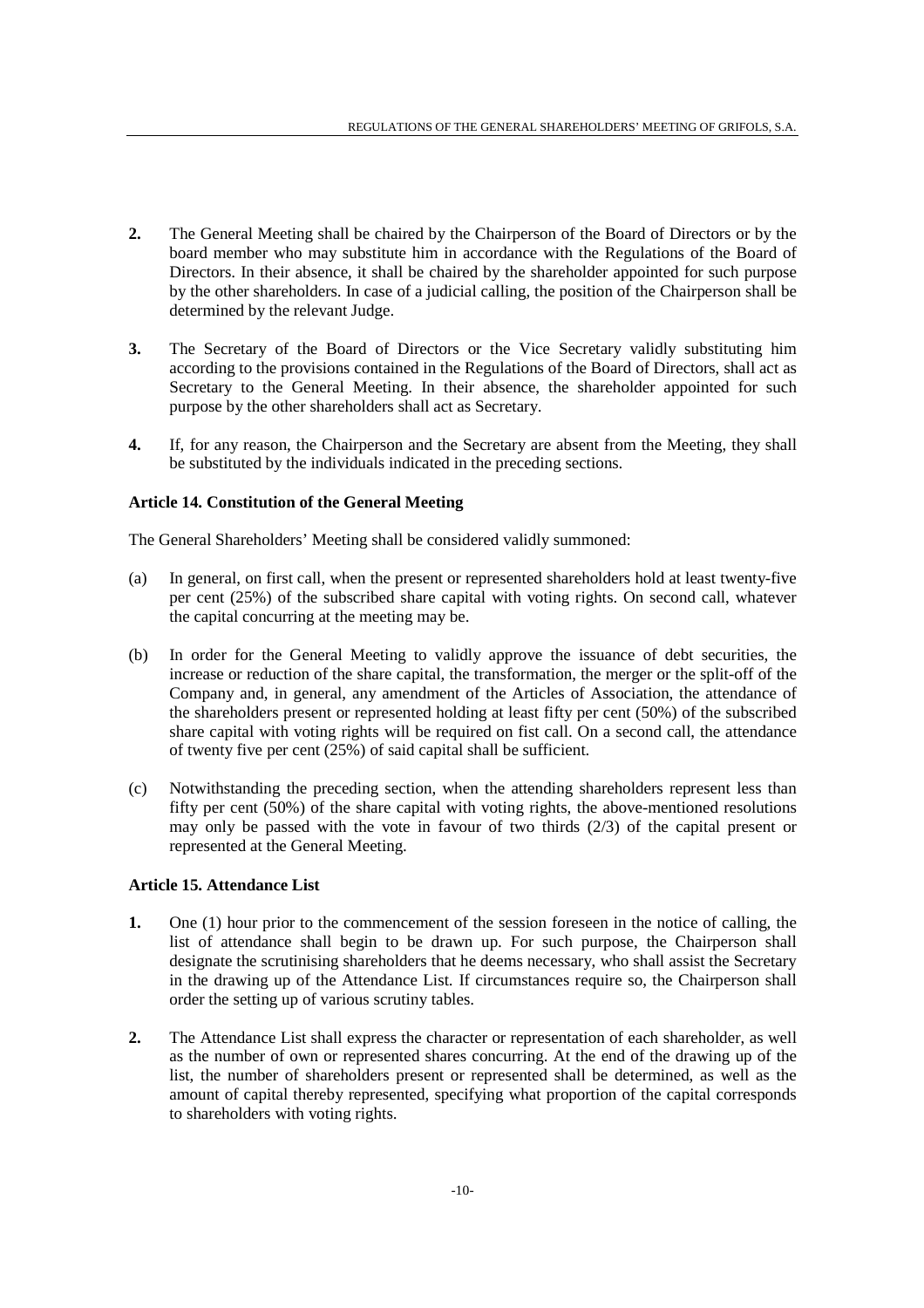- **3.** The right to attend shall be proven as established in Article 10 of these Regulations or through the adequate credentials of the representative in the event of distance delegation in accordance with the provisions of Article 11 of these Regulations. Likewise, those shareholders who have exercised their voting right by distance communication means as set forth in Article 20 of these Regulations shall also be considered to be present.
- **4.** The admission of attendees with voting rights shall end at the time set for the commencement of the General Meeting. As of that moment, the shareholders or proxy-holders who intend to attend the meeting may do so, without voting rights, in the same hall the Meeting is held or, if deemed convenient, in an adjoining hall where they can follow the meeting, without being considered as concurring at the Meeting for the purposes of drawing up the Attendance List.
- **5.** Before starting to discuss the items in the agenda, the Secretary shall read out the calling, considering it correctly reproduced if no shareholder opposes, and will inform about the percentage of the share capital with voting rights attending the General Meeting, with indication on the percentages actually present and the percentages represented. Immediately after, the Secretary or, if present, the Notary Public shall ask the General Meeting if there are any reservations or complaints in relation to the roll of attendance. The doubts or claims that may arise shall be resolved by the Chairperson, assisted by the Secretary or the scrutinising shareholders, and in case of being so required, these doubts shall be stated in the minutes of the Meeting.
- **6.** Once the data concerning the attendance of shareholders has been published and, as the case may be, the reservations or complaints have been resolved, the Chairperson shall declare the General Shareholders' Meeting validly summoned.

### **Article 16. Chairperson's Speech and Participations**

- **1.** Once the General Meeting has been summoned, the Chairperson shall invite the shareholders who wish to speak in order to request information regarding the items in the agenda, to make this known to the Secretary, or as the case may be, to the Notary Public, or to those assisting them, indicating his name and surnames, the number of shares they own or, if applicable, they represent. If they wish to request that their participation should be recorded literally in the Minutes of the Meeting, they will have to deliver it in writing at that moment to the Notary or the Secretary.
- **2.** Before starting the round of speeches, the Chairperson will present to the General Shareholders' Meeting the most relevant aspects of the fiscal year and the Board of Directors proposals, being able to require the attendance of the remaining members of the Board of Directors, of the Secretary and the managers of the Company.
- **3.** After the Chairperson has finished his speech and once the Board table presiding the Meeting has the list of shareholders who wish to speak and, in any case, before voting on the matters included in the agenda, the shareholders' turn to speak will be opened in the order in which they are called by the presiding Board table.
- **4.** The Chairperson of the Audit Committee or, in his absence, a member of such Committee will answer any questions and requests for information regarding any issues within the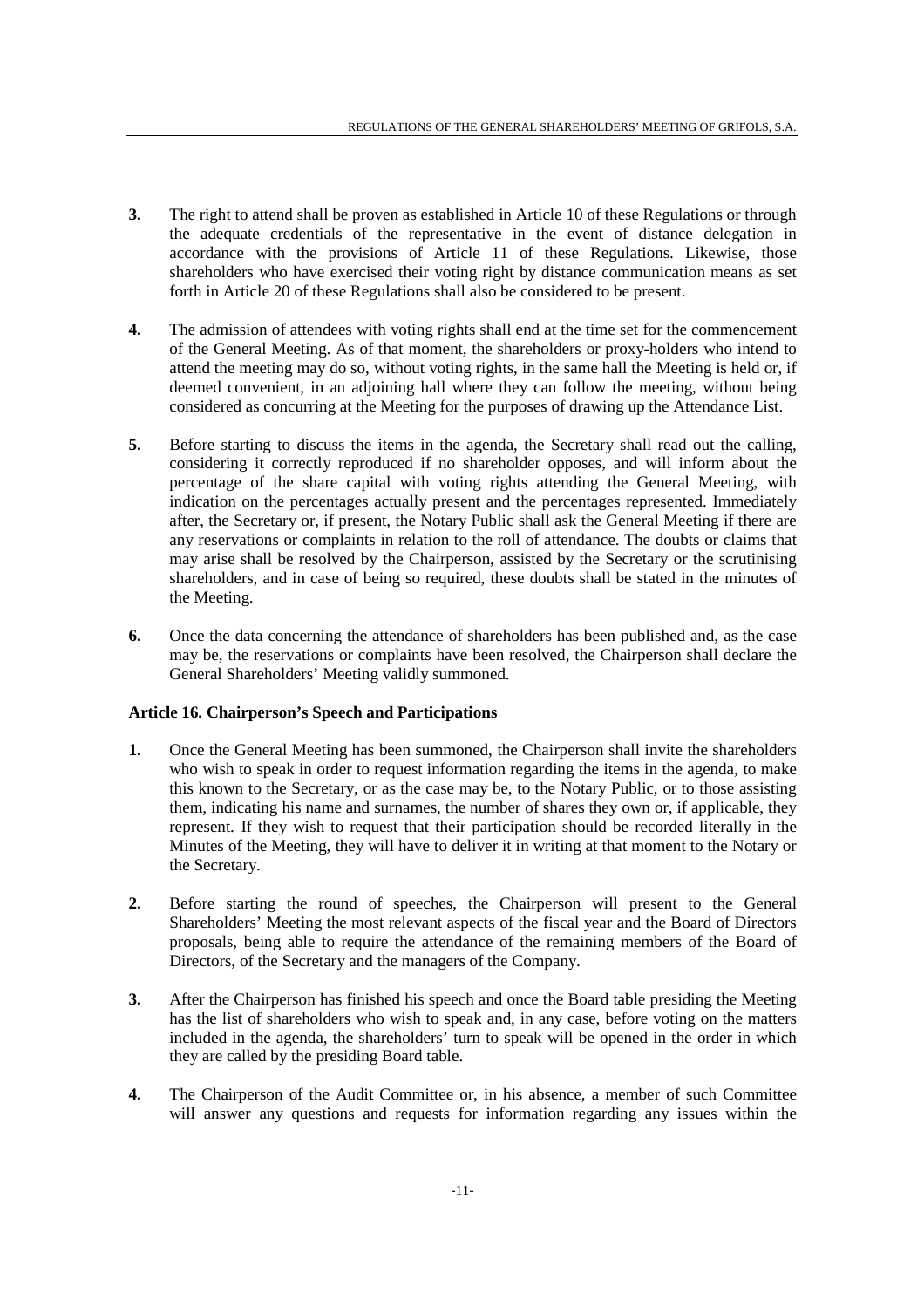competence of the Audit Committee, without prejudice to the faculty to inform of the remaining members of the Board of Directors.

**5.** The Board of Directors shall be obliged to provide the information or clarifications concerning the items in the agenda that the intervening shareholders may request verbally. In the case of not being able to satisfy the right of the shareholder at that moment, the Board of Directors shall be obliged to facilitate the relevant information in writing within seven (7) days following the end of the Meeting, unless the information is unnecessary to protect the rights of the shareholder, or there are objective reasons to believe that it could be used for non-corporate reasons or that its publicity could damage the company or any related companies.

 The information cannot be denied when the request is backed by shareholders who represent at least twenty-five per cent (25%) of the share capital.

### **Article 17. Powers of the Chairperson**

- **1.** The Chairperson has the power to direct and maintain the debate within the limits of the agenda, and to conclude the proceedings when he considers that each matter has been sufficiently discussed.
- **2.** When performing his duties, the Chairperson shall have the following powers among others:
	- (a) To determine the order in which the shareholders shall be called on to speak in accordance with the provisions set forth in article 16 of these Regulations;
	- (b) To set the maximum time initially assigned to participate, respecting the principle of equal treatment for all. Likewise, when considered necessary, to extend the time initially assigned for each participation.
	- (c) To moderate the shareholders' participations, being able to call them to order, so they stick to the matters relevant to the meeting and observe appropriate standards of courtesy during their participation or to avoid their right to participate becoming manifestly obstructionist.
	- (d) To withdraw the right to speak when the assigned time has expired for each participation or when they persist in conducts indicated in the preceding section c).
	- (e) To demand that shareholders leave the hall when their participation could alter the appropriate order and normal course of the meeting, as well as those who do not attend to the requisites in relation to the preceding sections c) and d).
	- (f) To announce the result of the votes.
	- (g) To resolve matters of procedure that may arise.
	- (h) In general, to exercise the powers attributed in these Regulations.

### **Article 18. System of majorities**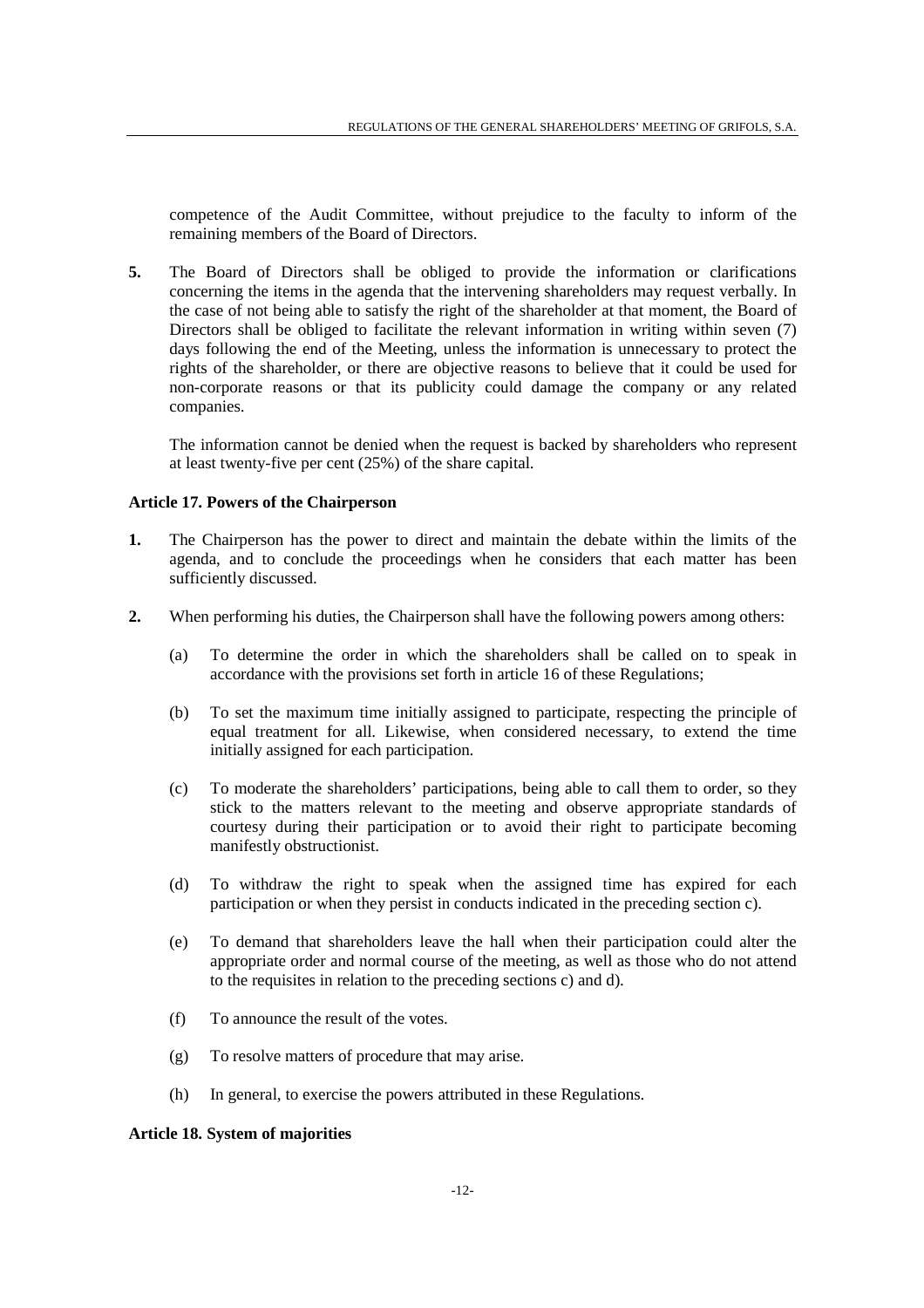- **1.** Each share shall give the right to one (1) vote.
- **2.** The resolutions shall be passed by simple majority, except in those cases where the Law, the Articles of Association or these Regulations establish a superior favourable vote.

### **Article 19. Voting and passing of resolutions**

**1.** Following the aloud reading by the Secretary, which may be waived when no shareholder opposes it, of the proposals of resolutions, voting shall take place firstly on the proposals formulated by the Board of Directors and, in such case, it shall then pass to voting on those made by other proposers in such events as set forth in the Spanish Companies Act (*Ley de Sociedades de Capital*).

 In any case, when a proposal of resolution is passed, all others on the same matter that are incompatible with it shall automatically be withdrawn and thus not be submitted to voting.

- **2.** Any matters that are substantially independent should be voted upon separately. In any case, even if they are included in the same item of the agenda, the following must be voted on separately:
	- (a) the appointment, ratification and separation of each member of the Board of Directors;
	- (b) in the event of the modification of the by-laws, each separate article or interrelated group of articles; and
	- (c) any matters to be voted on separately in accordance with the by-laws.
- **3.** In order to vote on resolutions the following voting determination system will be used, without prejudice of the Chairperson's faculties to agree on the use of another alternative system when circumstances so advise: favourable votes will be understood as those corresponding to all shares with voting rights attending the meeting, minus the votes of shares whose owners or proxy holders vote against, in blank or abstain.
- **4.** Once the voting for each resolution has concluded, the Chairperson or, by his delegation, the Secretary shall declare the resolution passed or rejected, computing, in such case, the votes casted by distance voting systems in accordance with the provisions set forth in Article 20 of these Regulations.

### **Article 20. Distance voting**

- **1.** According to the provisions of the Articles of Association, shareholders with the right to attend may cast a distance vote regarding the proposals included in the agenda, through the following systems of communication:
	- (a) by postal correspondence, through the sending of the attendance, proxy representation and distance vote card, duly signed with clear indications of the sense of their vote; or
	- (b) by electronic correspondence or any other distance communication systems, following the instructions contained on the corporate web page of the Company, as long as the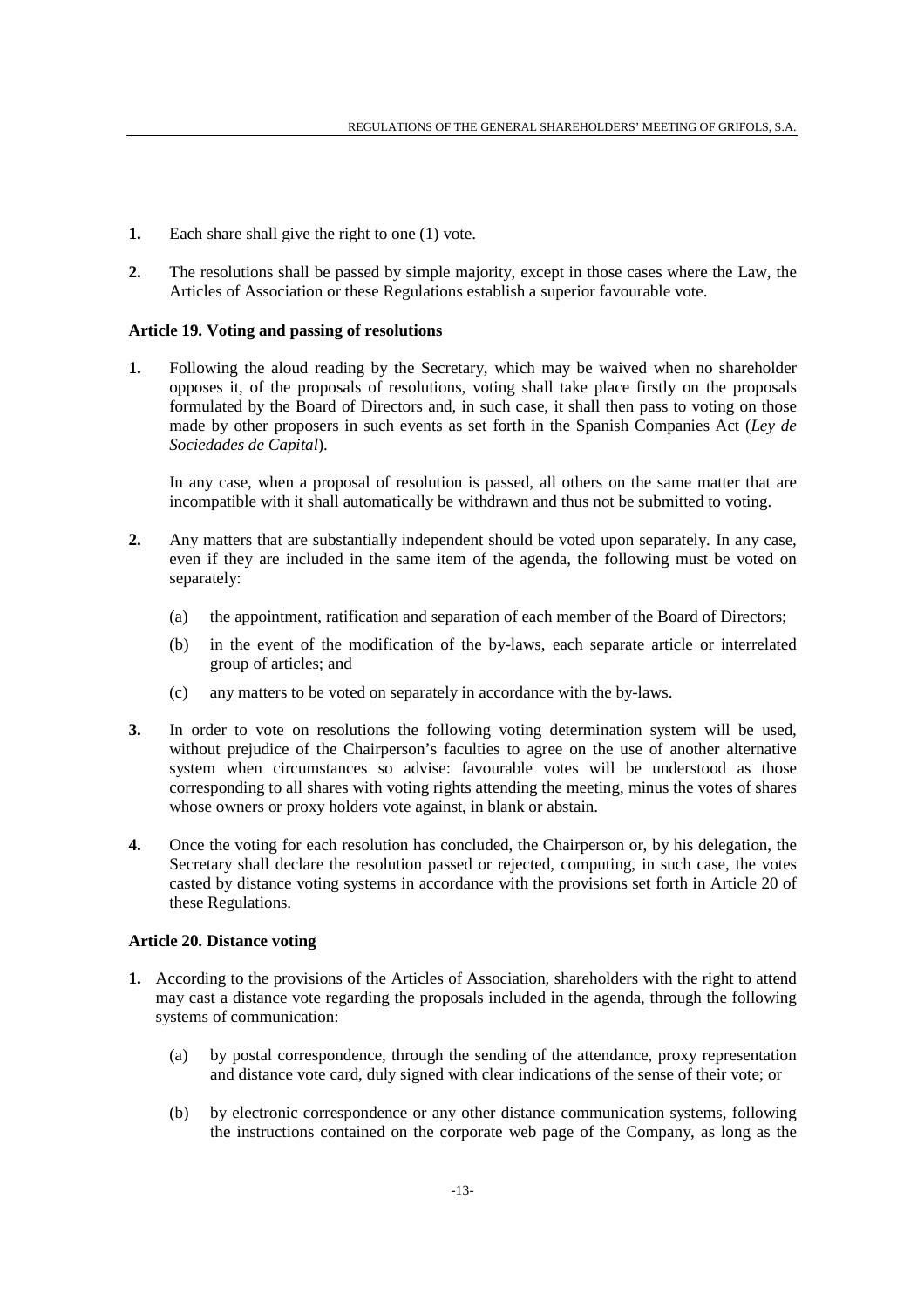safety of the electronic communications is duly guaranteed and the electronic document through which the voting right is exercised incorporates a recognised electronic signature, pursuant to the Electronic Signature Act (*Lye de Firma Electrónica*), or that, without fulfilling the requirements for the electronic signature, such electronic signature is deemed to be valid by the Board of Directors for having the adequate guarantees as to the authenticity and identification of the shareholder who is exercising his voting right.

- **2.** The notice of the calling of the General Meeting will contain the procedure, the requirements and the deadlines for distance voting.
- **3.** Votes received through distance voting systems will not be valid if not received by the Company before midnight (24:00) on the day prior to the date that the General Shareholders' Meeting is scheduled at its first call or second call, whichever is applicable.
- **4.** The shareholders who cast a distance vote pursuant to the provisions of this article shall be deemed as present to the effects of convening the Meeting. In consequence, the previously issued delegations shall be deemed revoked and those conferred afterwards shall be deemed as not effected.
- **5.** Notwithstanding the foregoing, a vote casted by distance voting system referred to in this article shall be rendered void by the attendance of the shareholder casting the vote to the Meeting.

### **Article 20 bis. Voting by intermediary entities and proxy delegation**

Any entity that legitimately appears as shareholder by virtue of the corresponding accounting registry, but which acts on behalf of other individuals, may, in any case, fraction the vote and exercise it in a divergent manner attending different voting instructions, if such had been received. Said entities may delegate the vote to each of the indirect holders or third parties appointed by these and without limitation as to the number of delegations.

### **Article 21. Adjournment of the meeting**

Following the voting on the proposals of resolutions, the Chairperson shall declare the session adjourned, notwithstanding, as the case may be, the prior submission to approval of the minutes of the Meeting, as drawn up by the Secretary in accordance with the provisions set forth in Article 22 below.

# **Article 22. Minutes of the General Meeting**

- **1.** The Secretary of the Meeting shall draft the Minutes of the General Meeting, which once signed by the Secretary with the approval of the Chairperson, will be incorporated in the Minutes Book. The minutes may be passed by the actual Meeting after it is held or, failing that, within fifteen (15) days, by the Chairperson of the Meeting and two (2) scrutineers, one on behalf of the majority and the other for the minority.
- **2.** Notwithstanding the preceding paragraph, the Board of Directors may require the presence of a Notary Public to draft the Minutes of the Meeting, being obliged to do so as long as, the